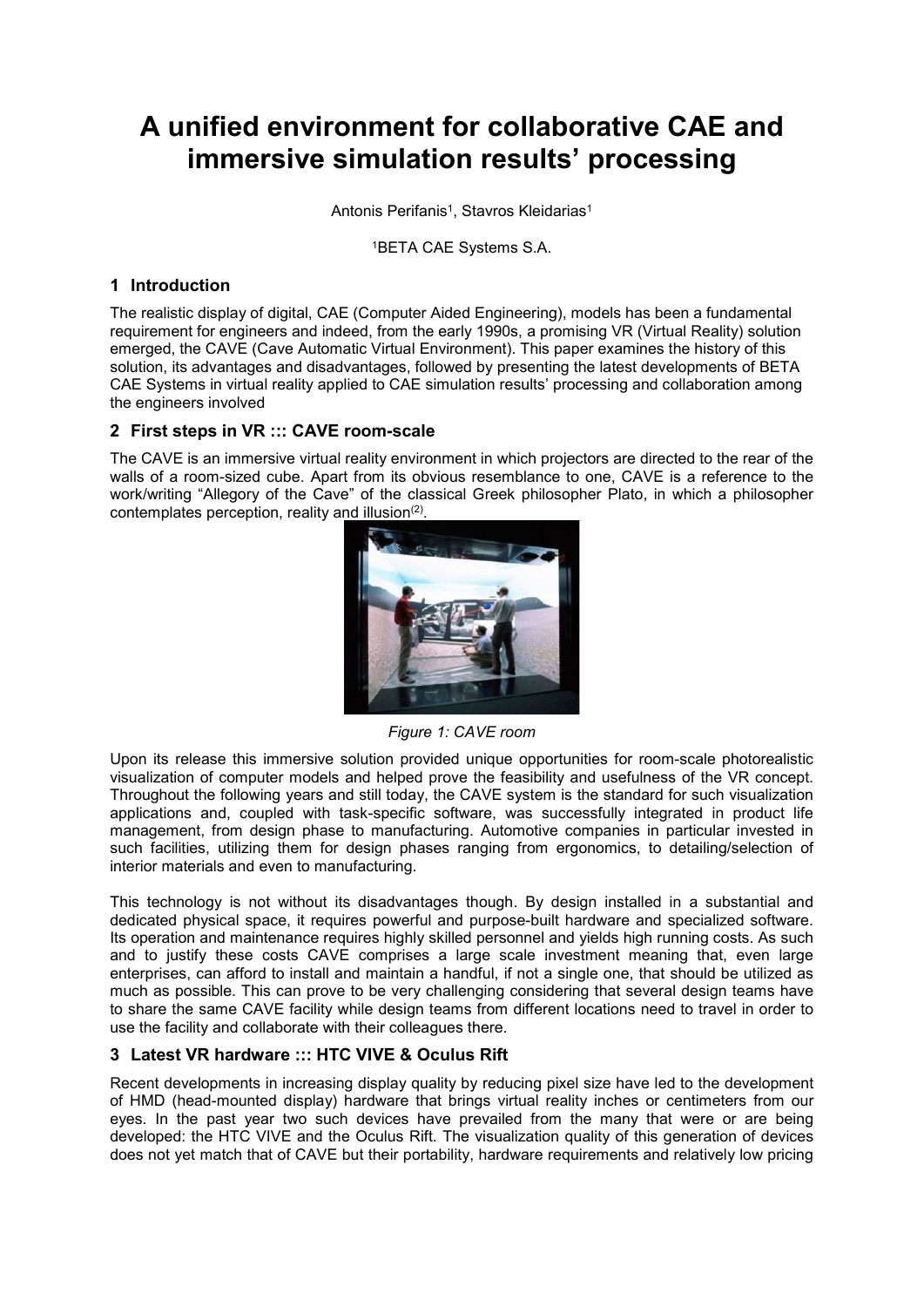have made them accessible to a large audience, mainly for gaming purposes, but also to a growing number of scientific and engineering uses.

For a significant number of use cases, a CAVE setup can literally be replaced by one of these headsets:



*Figure 2: CAVE room vs HTC VIVE headset*

# **4 VR software ::: META from BETA CAE Systems**

The requirement of engineering software, particularly for an immersive CAE simulation results' visualization, led BETA CAE Systems to develop the support of the HTC VIVE and Oculus Rift virtual reality headsets from META, its multi-disciplinary CAE simulation post-processing software. Multidisciplinary implies that META natively supports and is able to read a wide array of CAE files from different types of analyses (crash, durability, NVH, CFD) and solvers, including LS-DYNA®. META is highly optimized for results' extraction and reporting through automation and, coupled with high quality graphics and advanced rendering capabilities using PBR (physically based rendering) materials and HDR (High Dynamic Range) environment images, can present supported simulation results in a very realistic manner.



*Figure 3: High quality rendering in META*

In META the CAE simulation expert can load a wide range of results, create new user-defined results, import videos or plot curves in the same environment and correlate between physical and simulation results. Then, having connected one of the supported VR headsets on the daily work PC and with the press of a button the CAE simulation expert can be immersed to an environment where all model data, curves and physical test videos, will be visualized in the virtual 3D space without leaving the physical office space. The in-VR tablet of META can be used as a toolkit to manipulate the model position, to control the animation, to create inspection planes, to add or remove model parts from visibility and to sketch.

As a result, it is a cost effective, practical and intuitive way of visualizing simulation results in the most realistic way without requiring any additional software or translation of model data.

# **5 Collaboration in META**

The globalized allocation of workload has proven to be challenging in various aspects of daily work as engineers from different physical locations have to communicate CAE model data and simulation results or propose design changes. Common tools for casual communication have been used